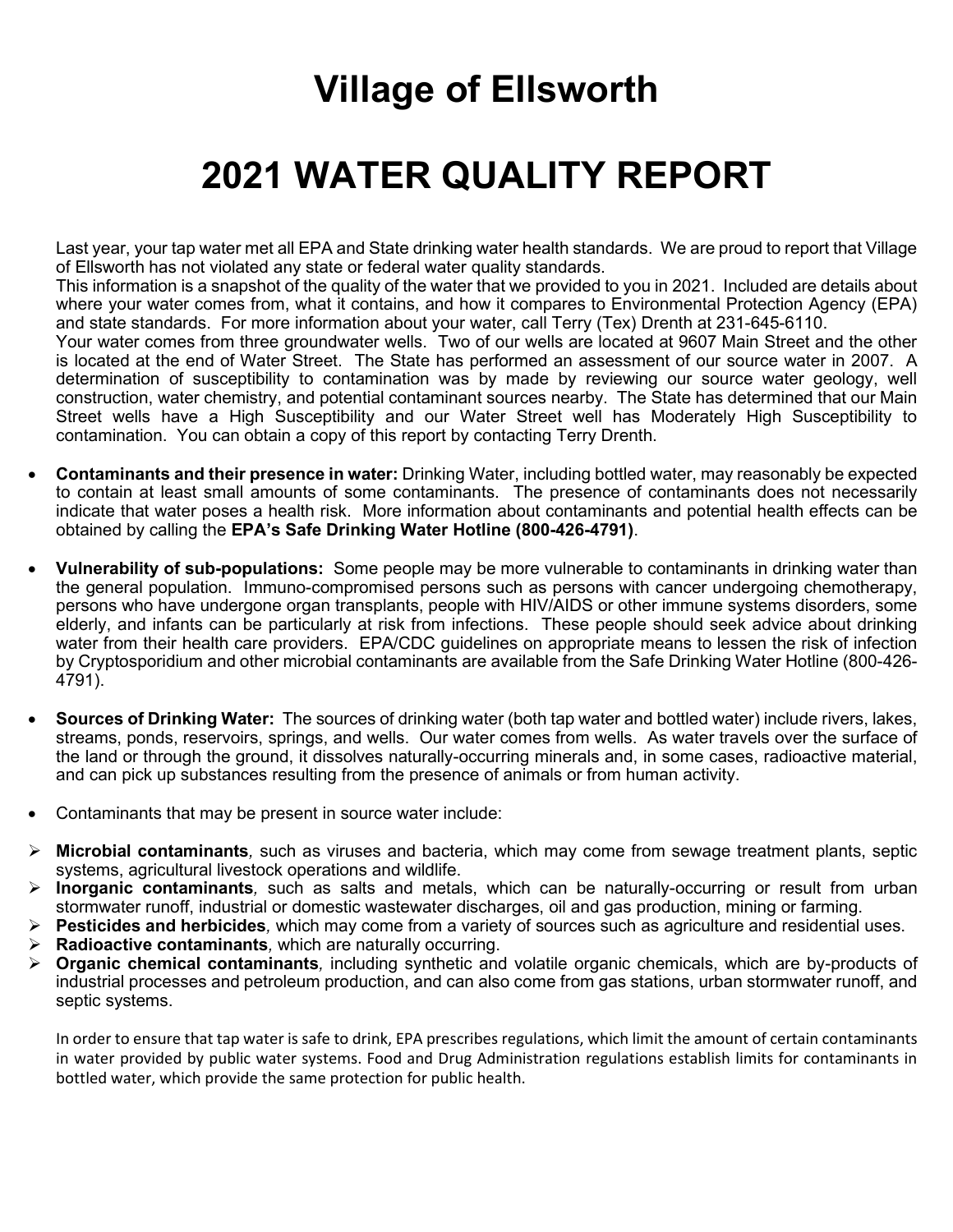## **Water Quality Data**

The table below lists all the drinking water contaminants that we detected during the 2021 calendar year. The presence of these contaminants in the water does not necessarily indicate that the water poses a health risk. Unless otherwise noted, the data presented in this table is from testing done January 1 – December 31, 2021. The State allows us to monitor for certain contaminants less than once per year because the concentrations of these contaminants are not expected to vary significantly from year to year. All of the data is representative of the water quality, but some is more than one year old.

## **Terms and abbreviations used below:**

- Maximum Contaminant Level Goal (MCLG): The level of a contaminant in drinking water below which there is no known or expected risk to health. MCLGs allow for a margin of safety.
- Maximum Contaminant Level (MCL): The highest level of a contaminant that is allowed in drinking water. MCLs are set as close to the MCLGs as feasible using the best available treatment technology.
- Action Level (AL): The concentration of a contaminant which, when exceeded, triggers treatment or other requirements which a water system must follow.
- N/A: Not applicable ppb: parts per billion or micrograms per liter ppm: parts per million or milligrams per liter ND: Not Detected

| Inorganic                                 |             |            | <b>System</b>         | Range of       |             |                  | <b>Typical Source of</b>       |
|-------------------------------------------|-------------|------------|-----------------------|----------------|-------------|------------------|--------------------------------|
| <b>Contaminants</b>                       | <b>MCLG</b> | <b>MCL</b> | water                 | detections     | Sample date | <b>Violation</b> | Contaminant                    |
|                                           |             |            |                       |                |             |                  | Water additive used to control |
| Chloride                                  | 21          | <b>NA</b>  | 21                    | 4              | 7-13-2017   | <b>No</b>        | microbes                       |
|                                           |             |            |                       |                |             |                  | Runoff from fertilizer use;    |
|                                           |             |            |                       |                |             |                  | leaching from septic           |
|                                           |             |            |                       |                |             |                  | tanks; erosion of natural      |
| Nitrate (ppm)                             | <b>ND</b>   | 10         | $0 - 0.4$             | $ND - 0.6$     | 7-13-2017   | <b>No</b>        | deposits.                      |
|                                           |             |            |                       |                |             |                  | Frosion of natural             |
| Fluoride (ppm)                            | 4.0         | 4.0        | 0.19                  | $0.12 - 0.15$  | 7-13-2017   | No.              | deposits.                      |
|                                           |             |            |                       |                |             |                  | Erosion of natural             |
| Barium (ppm)                              | 2           | 2          | 0.02                  | 0.02           | 11/2/2011   | <b>No</b>        | deposits.                      |
| Lead/Copper                               |             | <b>AL</b>  | 90 <sup>th</sup> %ile | >AL            |             |                  |                                |
|                                           |             |            |                       |                |             |                  | Corrosion of household         |
|                                           |             |            |                       |                |             |                  | plumbing systems;              |
|                                           |             |            |                       |                |             |                  | Frosion of natural             |
| Lead (ppb)                                | 0           | 15         | $2.5$ ppb             | ND-6.00        | 9-11-2018   | <b>No</b>        | deposits                       |
|                                           |             |            |                       |                |             |                  | Corrosion of household         |
| Copper (ppm)                              | 1.3         | 1.3        | $0.44$ ppm            | ND-.520        | 9-11-2018   | <b>No</b>        | plumbing systems.              |
| <b>Unregulated</b><br><b>Contaminants</b> |             |            |                       |                |             |                  |                                |
|                                           |             |            |                       |                |             |                  | Erosion of natural             |
| Sodium (ppm)                              | 13          | <b>NA</b>  | 12                    | <b>ND - 13</b> | 7-13-2017   | <b>No</b>        | deposits                       |
|                                           |             |            |                       |                |             |                  | Erosion of natural             |
| Sulfate (ppm)                             | 14          | <b>NA</b>  | 17                    | $13 - 50$      | 7-13-2018   | <b>No</b>        | deposits.                      |
|                                           |             |            |                       |                |             |                  |                                |
|                                           |             |            |                       |                |             |                  |                                |

*If present, elevated levels of lead can cause serious health problems, especially for pregnant women and young children. Lead in drinking water is primarily from materials and components associated with service lines and home plumbing. VILLAGE OF ELLSWORTH is responsible for providing high quality drinking water, but cannot control the variety of materials used in plumbing components. When your water has been sitting for several hours, you can minimize the potential for lead exposure by flushing your tap*  for 30 seconds to 2 minutes before using water for drinking or cooking. If you are *concerned about lead in your water, you may wish to have your water tested. Information on lead in drinking water, testing methods, and steps you can take to minimize exposure is available from the Safe Drinking Water Hotline at 1-800-426-4791 or at http://water.epa.gov/drink/info/lead*.